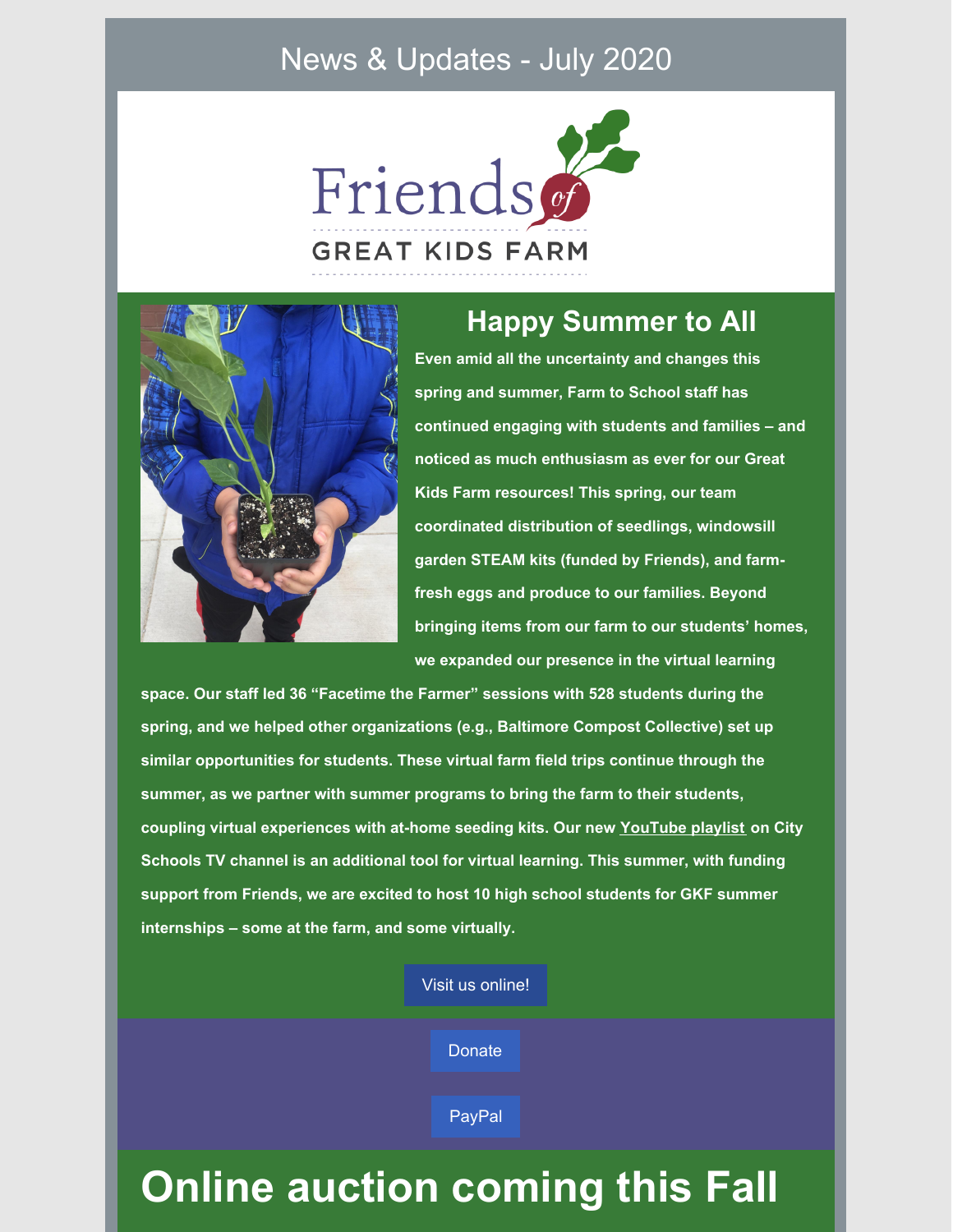

**Friends of Great Kids Farm will be hosting an online auction this fall to fundraise for our upcoming 2020-2021 school year. The auction will run from Sunday, October 4 th through Tuesday October 13 th and will include multiple offerings from local businesses. Bidding is easy!**

**Interested in donating? We're appreciative of all donations, whether they be goods, services, or just an outright donation to support our work. Reach out to Courtney Bindl at [courtney.bindl@gmail.com](mailto:courtney.bindl@gmail.com) to discuss what you can provide.**



## Farmer's Notes

We have lots of different growing spaces around the farm. Most of our plants are grown outside in the field in rows or squares. Tomatoes, watermelons, and cucumbers make up the majority of those spaces right now. Some plants are grown in our long hoop frames that are covered in plastic fall through spring so our seasons are extended. We

can overwinter various greens this way and get a really early harvest in the spring. It also allows us to pick plants further into the fall, possibly even after a frost wipes out other plants. Our last growing space is our greenhouses. For most of the spring, we use the greenhouses for starting seedlings because it is temperature controlled and plants are protected from potentially harsh elements outside. It is a perfect place to start seeds and grow little seedlings. Another huge benefit of the greenhouse is that we grow things year round that would not typically survive a winter in our climate zone. The big greenhouse at Great Kids Farm is home to a variety of tropical plants and citrus trees. My favorite plant on the farm right now is our passion fruit. This a tropical vine plant that produces the most beautiful flower followed by an incredibly tasty fruit. We picked and tried our very first passion fruit this week. The taste was certainly tropical! It was like a combination of orange, pineapple, and kiwi with some extra sourness. The passion fruit plants are thriving in the greenhouse right now because they love the heat. If you think it is hot outside now, think about how hot it is in the greenhouse! The vines are stretching up and down the rafters of the greenhouse producing lots of flowers and fruits as it grows. Hopefully we will continue to have a harvest of passion fruit for the rest of the summer and maybe give some very lucky students the opportunity to try one themselves!

#### **UPDATE: a Taste of Great Kids Farm**

As it is everything, COVID-19 is impacting our Taste of the Farm. The event, meant to showcase food and drink from locally-sourced ingredients (including farm-fresh produce and eggs from Great Kids Farm), will be rescheduled to a later date once we can safely host our guests out here at the Farm.

As this event is is our largest fundraiser, the impact to our bottom line is great. If you'd like to